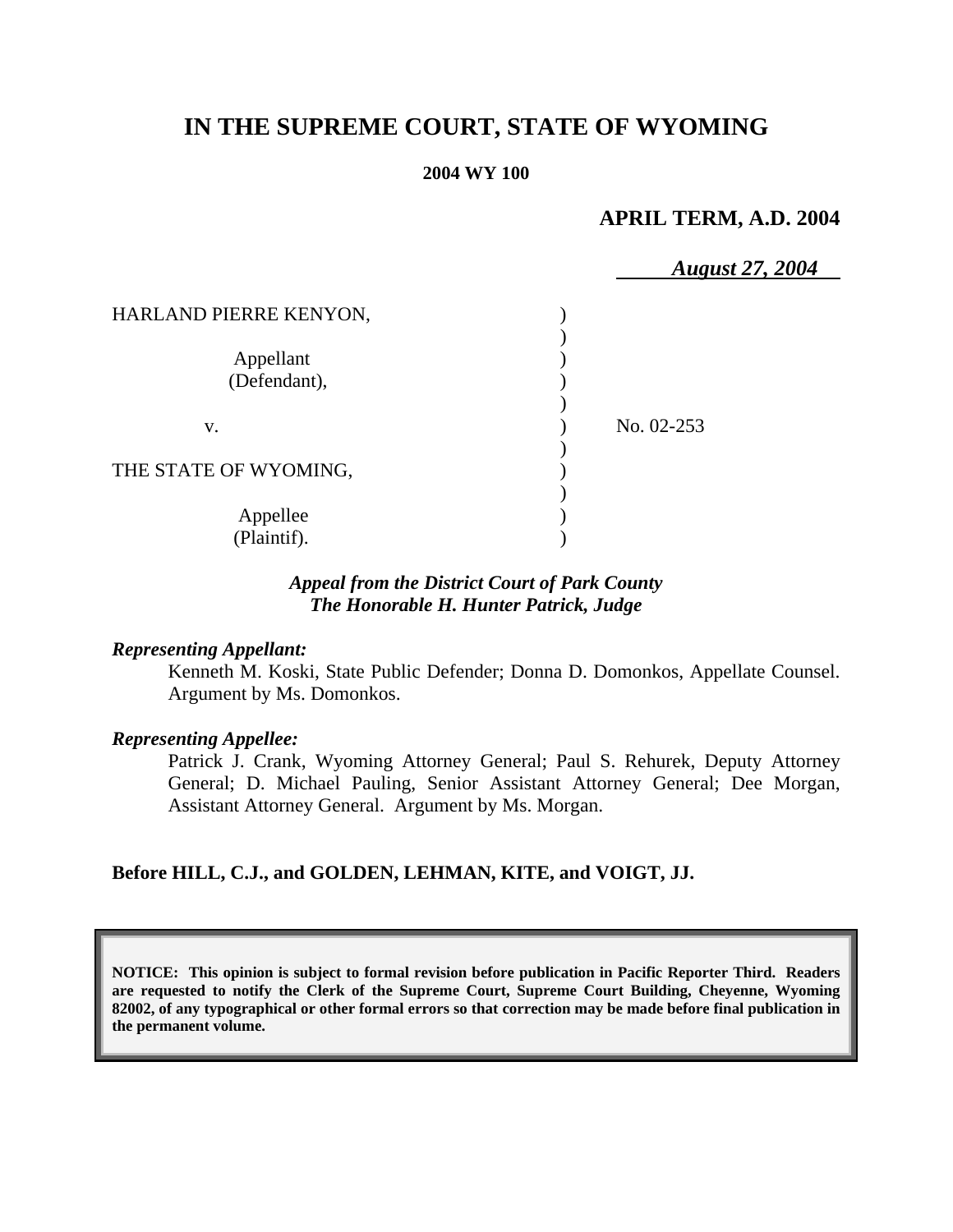## **GOLDEN**, Justice.

[¶1] Following a jury trial, Appellant Harland Pierre Kenyon was convicted of first degree premeditated murder, for which he received a sentence of life without parole, aggravated burglary, kidnapping, and battery. Kenyon was charged with and convicted of these crimes for domestic violence against a former girlfriend and the shooting death of her brother. On appeal, Kenyon claims that the recent statutory amendment adding life imprisonment without parole as a penalty for first degree murder violates due process, that insufficient evidence supports his convictions, and that numerous trial errors warrant reversal.

[¶2] We hold that the life imprisonment without parole provision of Wyo. Stat. Ann. § 6- 2-101(c) (LexisNexis 2003) does not violate due process and Kenyon's convictions and sentences should be affirmed on all issues.

## **ISSUES**

[¶3] Kenyon presents the following statement of the issues for our review:

I. Whether the life imprisonment without parole provision of W.S.  $\S$  6-2-101(c) is unconstitutional under the due process clauses of the United States Constitution and the Wyoming Constitution?

II. Whether sufficient evidence did not exist to support Appellant's aggravated burglary conviction because it is not clear on what ground(s) the jury based its verdict of guilty?

III. Whether the trial court erred in allowing the testimony of the state's expert witness Katherine Conover, as said testimony was used by the State as improper character evidence against appellant, and constituted plain error?

IV. Whether the trial court erred in admission of evidence under W.R.E. 404(b) and additionally whether the same evidence should have been deemed inadmissible under W.R.E. 403?

V. Whether the prosecutor committed prosecutorial misconduct when he misled the jury on the facts necessary to find Mr. Kenyon guilty of kidnapping?

VI. Whether because of the numerous errors made during Mr. Kenyon's trial, cumulative error occurred?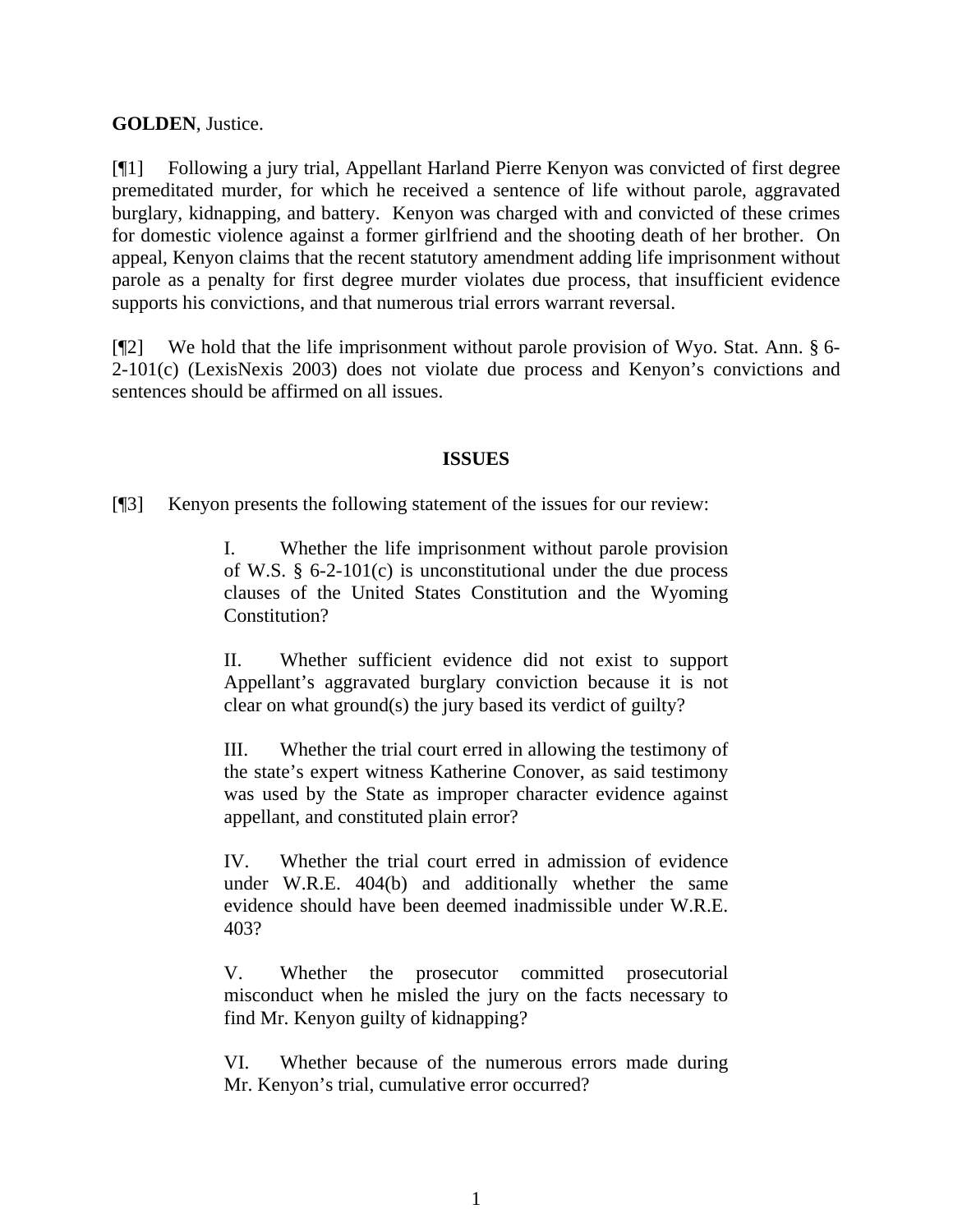The State rephrases the issues as:

I. Does the provision of Wyo.Stat.Ann. § 6-2-101(c), which provides for a sentence of life imprisonment without parole for first degree murder, violate procedural due process under the United States and Wyoming Constitutions?

II. Was the aggravated burglary charge set out in the instructions given to the jury supported by sufficient evidence?

III. Did the trial court commit plain error when it allowed the testimony of the State's expert witness, Katharine Conover?

IV. Did the trial court abuse its discretion when it admitted uncharged misconduct evidence under Wyo.R.Evid. 404(b)?

V. Did the prosecutor commit prosecutorial misconduct during closing argument?

VI. Does cumulative error apply in this case?

## **FACTS**

[¶4] Kenyon and Danielle Kelley, both methamphetamine addicts, began living together in the summer of 2000. The relationship was abusive, and Kenyon physically assaulted Kelley on numerous occasions. In March of 2001, the couple was living in California, but because of the abuse she was suffering, Kelley moved to Cody, Wyoming, to live with her brother, Justin Ritter. Kenyon soon found her, and the two reconciled in Cody. At Mr. Ritter's invitation, Kenyon began living in the apartment with Kelley and Ritter.

[¶5] On April 10, 2001, Kenyon and Kelley argued, and he choked Kelley until she lost consciousness several times. Kenyon confined Kelley inside the apartment for two days, threatening to kill her if she went near a door. She escaped while Kenyon was in the shower and was taken to the hospital but refused medical treatment. Fearing that he would be arrested, Kenyon left Cody and called Kelley about a week later to apologize for the incident. When she refused to renew the relationship, Kenyon called the apartment repeatedly. Ritter would not let Kenyon speak to Kelley, and Kenyon threatened Ritter's life. Ritter reported the threats to the police, applied for a restraining order, obtained a gun from his mother and blocked doors with shovels to prevent Kenyon from breaking into the apartment.

[¶6] Kenyon drove to Cody and, on May 4, 2001, parked on another street away from the apartment, made sure no one was in the apartment, and then entered the apartment armed with a crowbar, which he traded for the gun that he found inside. Kenyon may have had a key to Ritter's apartment, and although Ritter noticed the door was unlocked, Ritter and his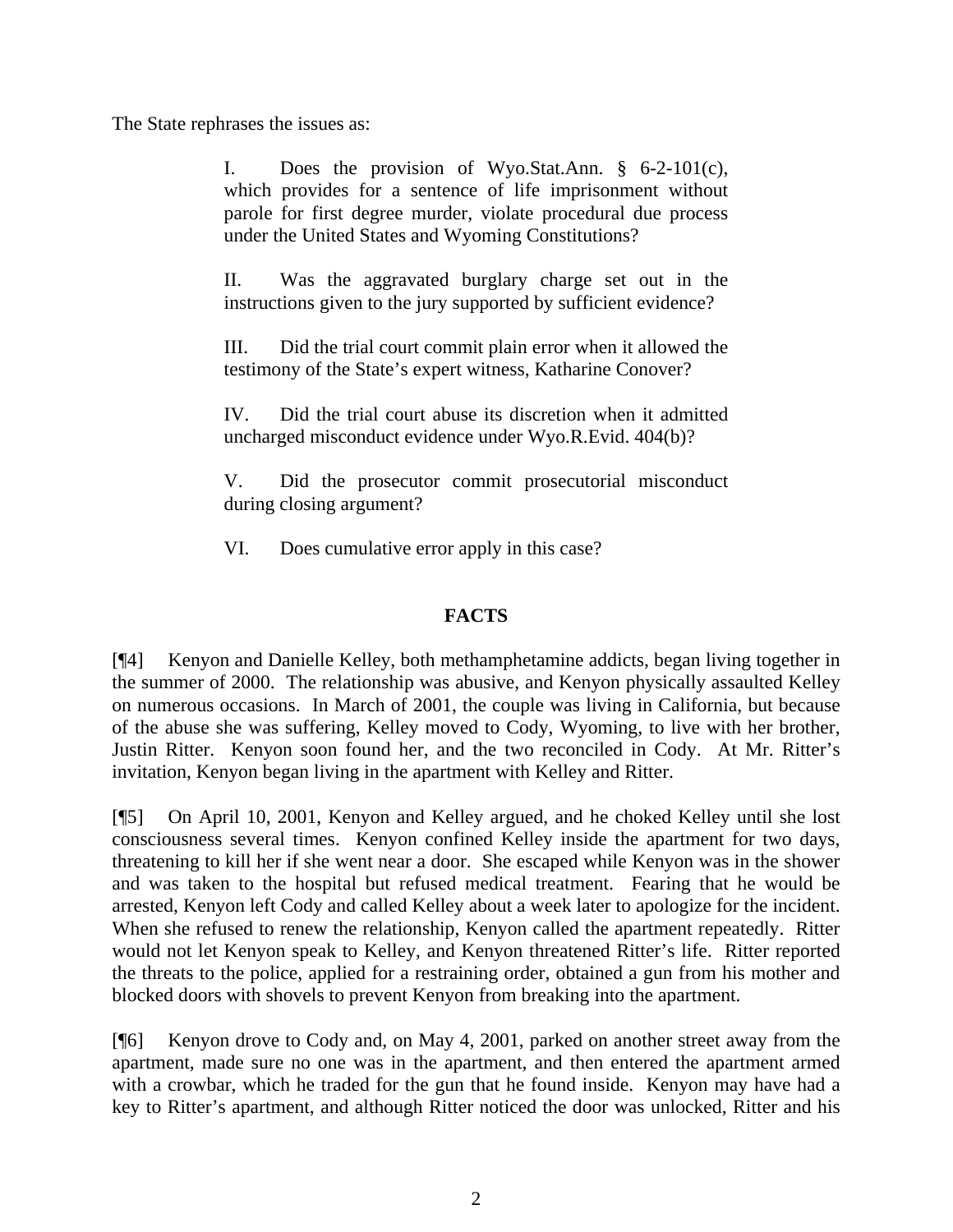fiancée, Amanda Payne, entered Ritter's apartment. Ritter screamed, and Payne turned to see Kenyon pointing a gun at Ritter. Kenyon demanded to know where Kelley was and, when Ritter told him to leave, struck Ritter with a closed fist. Ritter told Kenyon that Kelley was in jail, and Kenyon struck him again. Bleeding, Ritter stood to get a rag, and Kenyon put the gun inside of Ritter's mouth, forcing him to sit down, and again struck him. Payne was crouched in a corner comforting her crying two-year-old son. After Kenyon reached for some duct tape, saying he wanted to shut the kid up, Ritter went to the front door, opened it and told Kenyon to leave. Kenyon ordered Ritter away from the door, again threatening to kill him. Ritter told Payne to leave, and as she approached the door, Kenyon told her he would kill Ritter if she left. Payne returned to the corner with her son. Ritter again told her to leave, and as she started for the door she heard the gun discharge. Ritter, shot in the chest, collapsed outside of his door. Kenyon fled out the back door. Ritter died soon after arriving at the hospital from a single gunshot wound to the chest. Kenyon was arrested in Las Vegas, Nevada. He admitted shooting Ritter but claimed it was an accident.

[ $[$ ] Kenyon was charged with committing first degree murder<sup>1</sup> and aggravated burglary<sup>2</sup> on or about May 4, 2001, and kidnapping<sup>3</sup> and battery<sup>4</sup> on or about April 8, 2001, and April

<sup>2</sup> Wyo. Stat. Ann. § 6-3-301, aggravated burglary, states in pertinent part:

\* \* \* \*

(c) Aggravated burglary is a felony punishable by imprisonment for not less than five (5) years nor more than twenty-five (25) years, a fine of not more than fifty thousand dollars (\$50,000.00), or both, if, in the course of committing the crime of burglary, the person:

(i) Is or becomes armed with or uses a deadly weapon or a simulated deadly weapon;

- (ii) Knowingly or recklessly inflicts bodily injury on anyone; or
- (iii) Attempts to inflict bodily injury on anyone.

<sup>3</sup> Wyo. Stat. Ann. § 6-2-201, kidnapping, states in pertinent part:

(a) A person is guilty of kidnapping if he unlawfully removes another from his place of residence or business or from the vicinity where he was at the time of the removal, or if he unlawfully confines another person, with the intent to:

(i) Hold for ransom or reward, or as a shield or hostage;

(ii) Facilitate the commission of a felony; or

(iii) Inflict bodily injury on or to terrorize the victim or another.

(b) A removal or confinement is unlawful if it is accomplished:

(i) By force, threat or deception[.]

<sup>4</sup> Wyo. Stat. Ann. § 6-2-501(b) states: "A person is guilty of battery if he unlawfully touches another in a rude, insolent or angry manner or intentionally, knowingly or recklessly causes bodily injury to another."

<sup>&</sup>lt;sup>1</sup> Wyo. Stat. Ann. § 6-2-101, murder in the first degree, states in pertinent part:

<sup>(</sup>a) Whoever purposely and with premeditated malice, or in the perpetration of, or attempt to perpetrate, any sexual assault, arson, robbery, burglary, escape, resisting arrest, kidnapping or abuse of a child under the age of sixteen (16) years, kills any human being is guilty of murder in the first degree.

<sup>(</sup>b) A person convicted of murder in the first degree shall be punished by death, life imprisonment without parole or life imprisonment according to law, except that no person shall be subject to the penalty of death for any murder committed before the defendant attained the age of sixteen (16) years.

<sup>(</sup>a) A person is guilty of burglary if, without authority, he enters or remains in a building, occupied structure or vehicle, or separately secured or occupied portion thereof, with intent to commit larceny or a felony therein.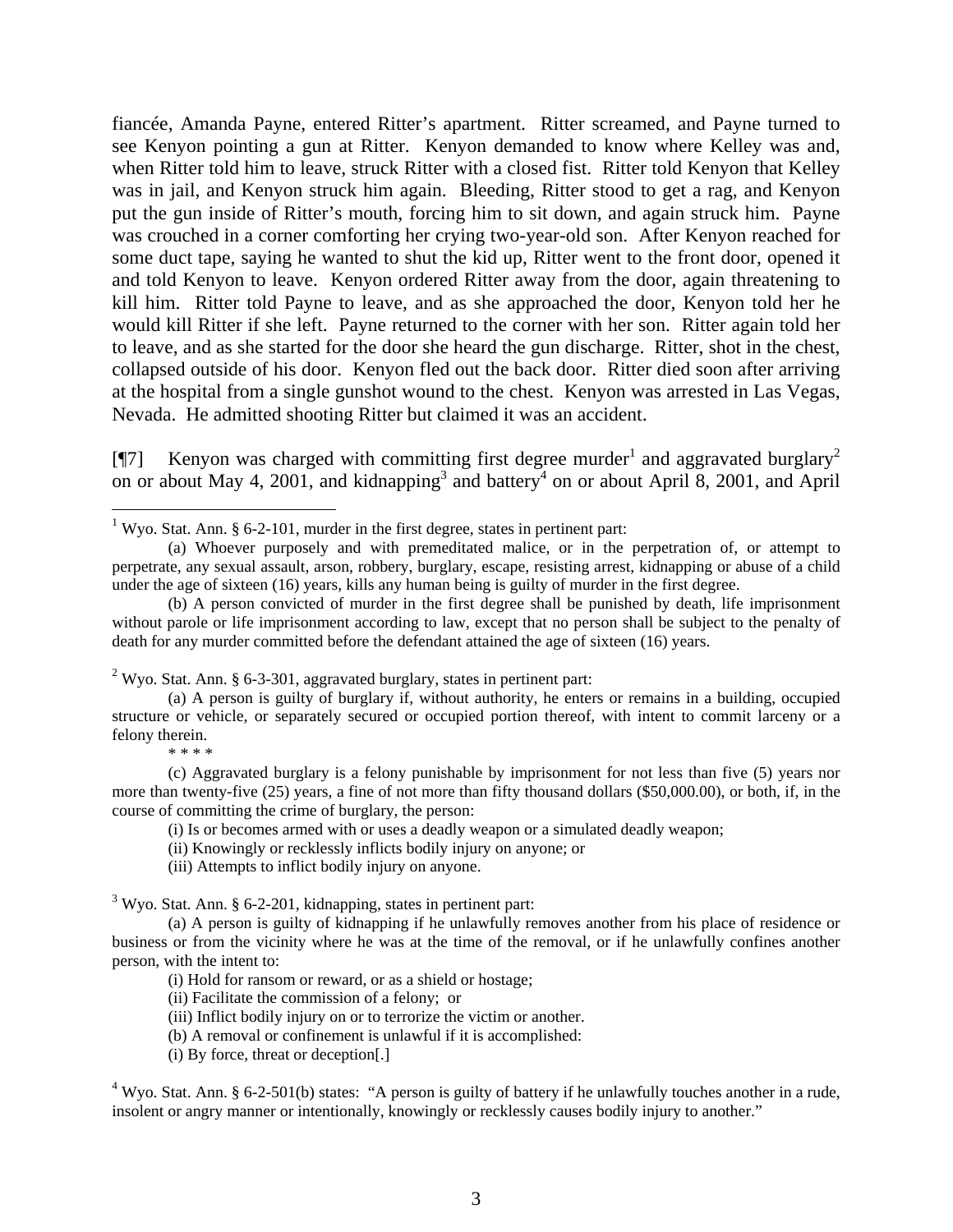12, 2001. The State later amended the first degree murder charge to describe its penalty as "death, life imprisonment without parole, or life imprisonment." The State provided notice that it intended to offer W.R.E 404(b) and W.R.E. 609 evidence of twenty-one incidents involving nine people. Upon defense objection, a hearing was held, and eight of these incidents were ruled inadmissible. A jury trial was held, and Kenyon testified in his own defense. He was convicted of first degree murder, aggravated burglary, kidnapping and battery. Upon State notice of intent to seek life imprisonment without parole, Kenyon filed a motion, contending that § 6-2-101(c) violated the due process clause under the federal and state constitutions; federal precedent prohibits sentence enhancement without a jury finding; and a sentence of life without parole was not warranted. The district court ruled the statute was constitutional and sentenced Kenyon to life without parole for first degree murder, with lesser sentences for his other convictions. This appeal followed.

#### **DISCUSSION**

#### **Constitutionality of Statute**

- *1. Standard of Review*
- [¶8] One who attacks the constitutionality of a statute assumes the burden of establishing his contention clearly and beyond a reasonable doubt. In determining such issues we start with a presumption of constitutionality of the legislative enactment, and it is our rule of jurisprudence that we should resolve any reasonable doubts as to constitutionality by upholding the statute if possible. \* \* \* With respect to his standing to raise such an issue the rule is that, with the limited exception of challenges to statutes that broadly prohibit speech protected by the First Amendment, a party must demonstrate the manner in which his own rights are adversely affected in light of the circumstances before the court in order to present his constitutional challenge.

*Small v. State,* 689 P.2d 420, 426 (Wyo. 1984).

#### *2. Due Process Implications of Penalty of Life Without Parole*

[¶9] The statute governing sentencing for first degree premeditated murder states:

A person convicted of murder in the first degree in a case in which the state seeks the death penalty shall be sentenced in accordance with the provisions of W.S. § 6-2-102. In all other cases, including any case in which the state has determined not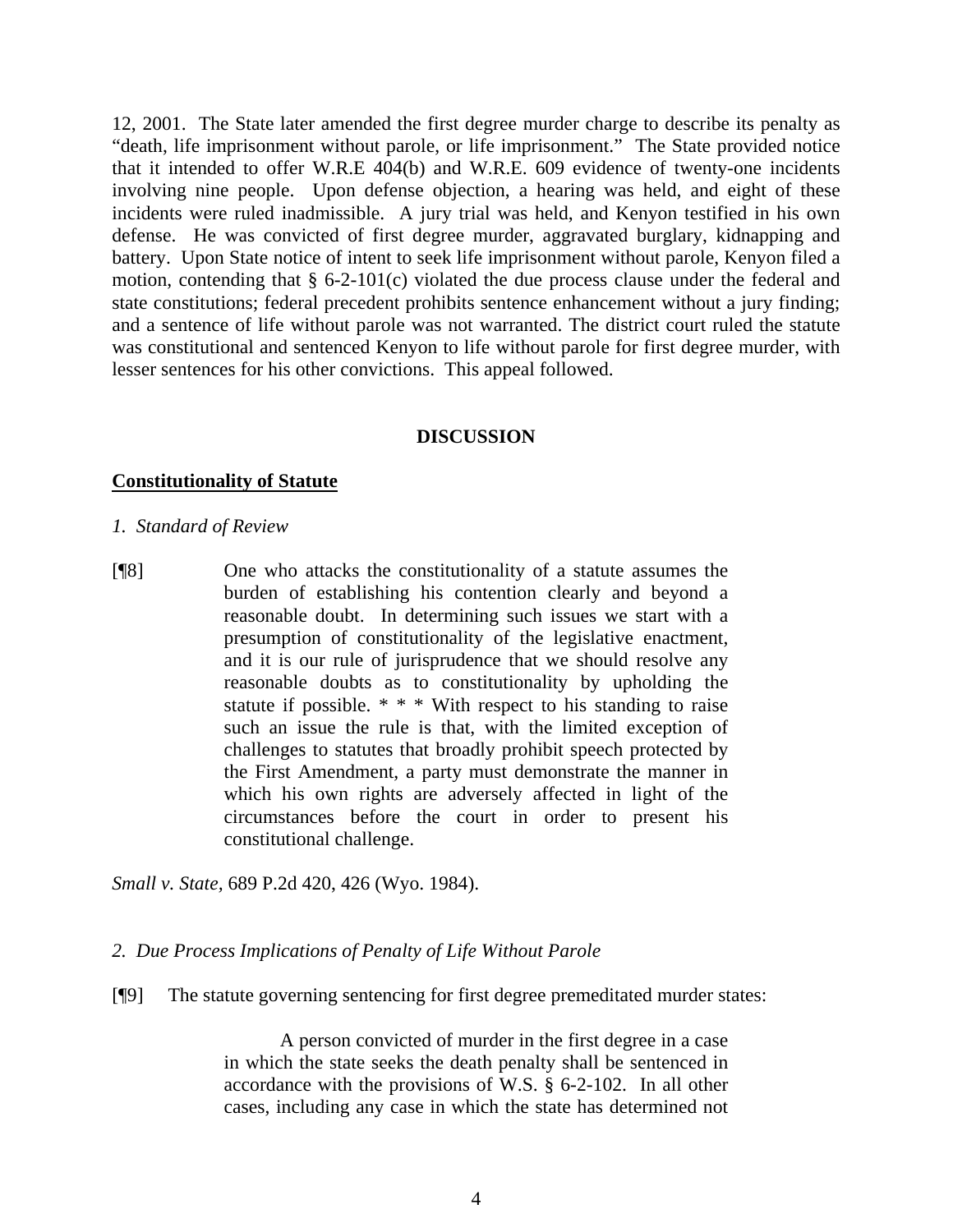to seek the death penalty at any state of the proceeding, the judge shall determine the sentence of life imprisonment without parole or life imprisonment taking into consideration any negotiated plea agreement and any evidence relevant to a determination of sentence which the court deems to have probative value.

Wyo. Stat. Ann. § 6-2-101(c) (LexisNexis 2003).

 $\overline{a}$ 

[¶10] Kenyon contends that the statute is unconstitutional because it fails to guide the trial court in sentencing and denies this Court the ability to review the trial court's imposition of life imprisonment without parole; because it allows the trial court instead of a jury to sentence a defendant to life imprisonment without parole in violation of *Apprendi v. New Jersey,* 530 U.S. 466, 490, 120 S.Ct. 2348, 147 L.Ed.2d 435 (2000); and because the State did not give notice to the defendant that it would be seeking life imprisonment without parole until just before the sentencing hearing.

[¶11] Sentencing is a critical stage of a criminal proceeding and must satisfy the requirements of due process; however, sentencing does not implicate the entire spectrum of criminal trial procedural rights. *Christy v. State,* 731 P.2d 1204, 1207 (Wyo. 1987) (citing *Mempa v. Rhay,* 389 U.S. 128, 134, 88 S.Ct. 254, 257, 19 L.Ed.2d 336 (1967)); *Gardner v Florida*, 430 U.S. 349, 358, 97 S.Ct. 1197, 1204-05, 51 L.Ed.2d 393 (1977)); *see People v. Hansen*, 786 N.E.2d 21, 24 (N.Y. 2003). Outside of capital proceedings, sentencing must ensure that the information the sentencing court relies upon is reliable and accurate and that the defendant has an opportunity to respond to the facts upon which the court may base its decision.<sup>5</sup> *Christy*, at 1207; *Hansen*, at 24. In a number of cases, this Court has stated the approach to be taken with respect to sentence review. "The standard that is invoked is that a sentence will not be disturbed as a violation of due process of law unless the defendant can show (1) an abuse of discretion; (2) procedural conduct prejudicial to him; and (3) either circumstances which manifest inherent unfairness and injustice, or some conduct that offends the public sense of fair play." *Alexander v. State,* 823 P.2d 1198, 1203 (Wyo. 1992). The sentencing court must properly inform itself with respect to the character of the defendant as well as the crime and its circumstances and follow the procedures provided in W.R.Cr.P. 32. *MJP v. State*, 706 P.2d 1108, 1110 (Wyo. 1985). The punishment for a crime is within the legislature's province. *Wilks v. State,* 2002 WY 100, ¶40, 49 P.3d 975, ¶40 (Wyo. 2002). *Wilks* summarized our standards:

> "[W]e do not set aside a sentence if it is within the legislatively mandated minimum and maximum terms in the absence of a clear abuse of discretion." *Young v. State*, 904 P.2d 359, 362

<sup>&</sup>lt;sup>5</sup> While our state Constitution can afford a broader scope of protection with regard to individual rights and liberties than its federal counterpart, Kenyon has preserved no grounds to impose any heightened due process procedures because he has not provided any independent state constitutional analysis. *Meek v. State,* 2002 WY 1, ¶7 n.2, 37 P.3d 1279, ¶7 n.2 (Wyo. 2002).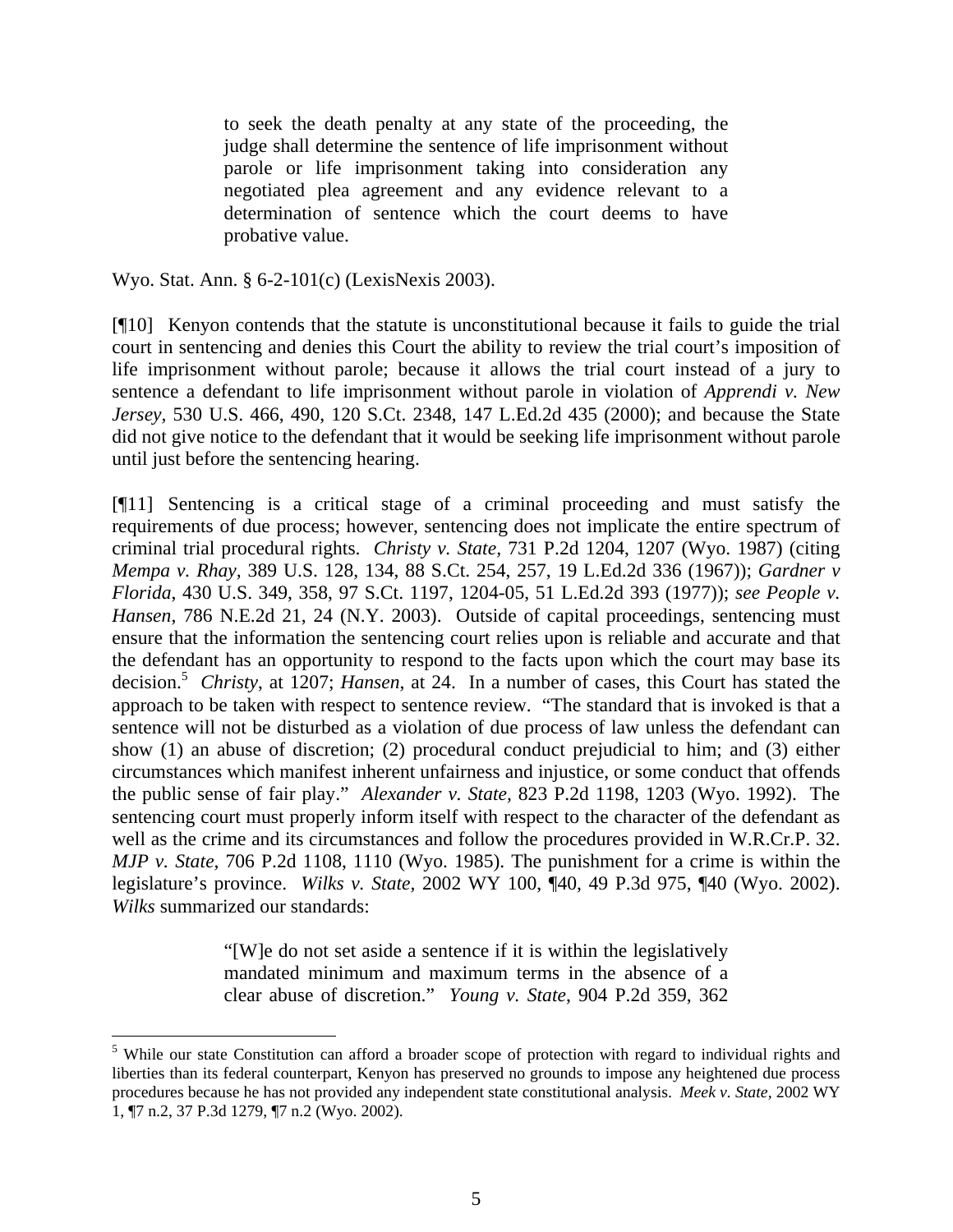(Wyo. 1995). Since the relevant statute sets a maximum term of life in prison, Mr. Wilks' sentence is within permissible limits. However, we still "maintain a window of reviewability, even when the trial court has imposed a legally prescribed sentence." *Smith v. State*, 922 P.2d 846, 848 (Wyo. 1996). Trial courts have broad discretion to determine the appropriate length of imprisonment. We recently described the standard of an abuse of discretion as "reaching the question of reasonableness of the choice made by the trial court." *Vaughn v. State,* 962 P.2d 149, 151 (Wyo. 1998). We confirmed the following definition:

> "Judicial discretion is a composite of many things, among which are conclusions drawn from objective criteria; it means a sound judgment exercised with regard to what is right under the circumstances and without doing so arbitrarily or capriciously."

*Id.* (quoting *Martin v. State*, 720 P.2d 894, 897 (Wyo. 1986)).

"In assessing the reasonableness of the sentence, consideration is to be given to the crime and its circumstances and the character of the criminal." *Smith*, 922 P.2d at 848-49.

*Wilks,* ¶40.

[¶12] Kenyon concedes that he raises the issues of guidelines and notice for the first time on appeal but contends that these due process protections are of such a fundamental nature that the Court should take cognizance. In a non-capital sentencing context, when our review demonstrates that the sentencing judge has met the due process standards stated above, an argument that the manner in which an additional non-capital penalty has been applied is not so fundamental in nature that we will address the statute's constitutionality when there has been a failure to raise the issues before the sentencing court and preserve them for our review. *Statezny v. State,* 2001 WY 22, ¶¶11, 12, 18 P.3d 641, ¶¶11, 12 (Wyo. 2001). Our review does show that the sentencing court afforded Kenyon due process, and we will not consider the guidance and notice issues for the first time on appeal. The record shows that notice and opportunity to be heard were provided to Kenyon when, before trial, the State amended the Information to incorporate the penalty of life without parole, and after trial, the State filed a notice of intent to seek that penalty with adequate time for Kenyon to prepare for his sentencing hearing. Kenyon did present evidence and witnesses at the hearing. He contends that the sentencing court abused its discretion by its sentence of life without parole; however, the trial court has broad discretion to sentence within the minimum and maximum sentence mandated. The sentencing court set forth detailed reasons for its decision to impose the maximum sentence allowed, none of which were arbitrary or unreasonable. We find no abuse of discretion.

[¶13] Kenyon did challenge the sentencing scheme as violating *Apprendi* which held that other than the fact of a prior conviction, any fact that increases the penalty for a crime beyond the prescribed statutory maximum must be submitted to a jury, and proved beyond a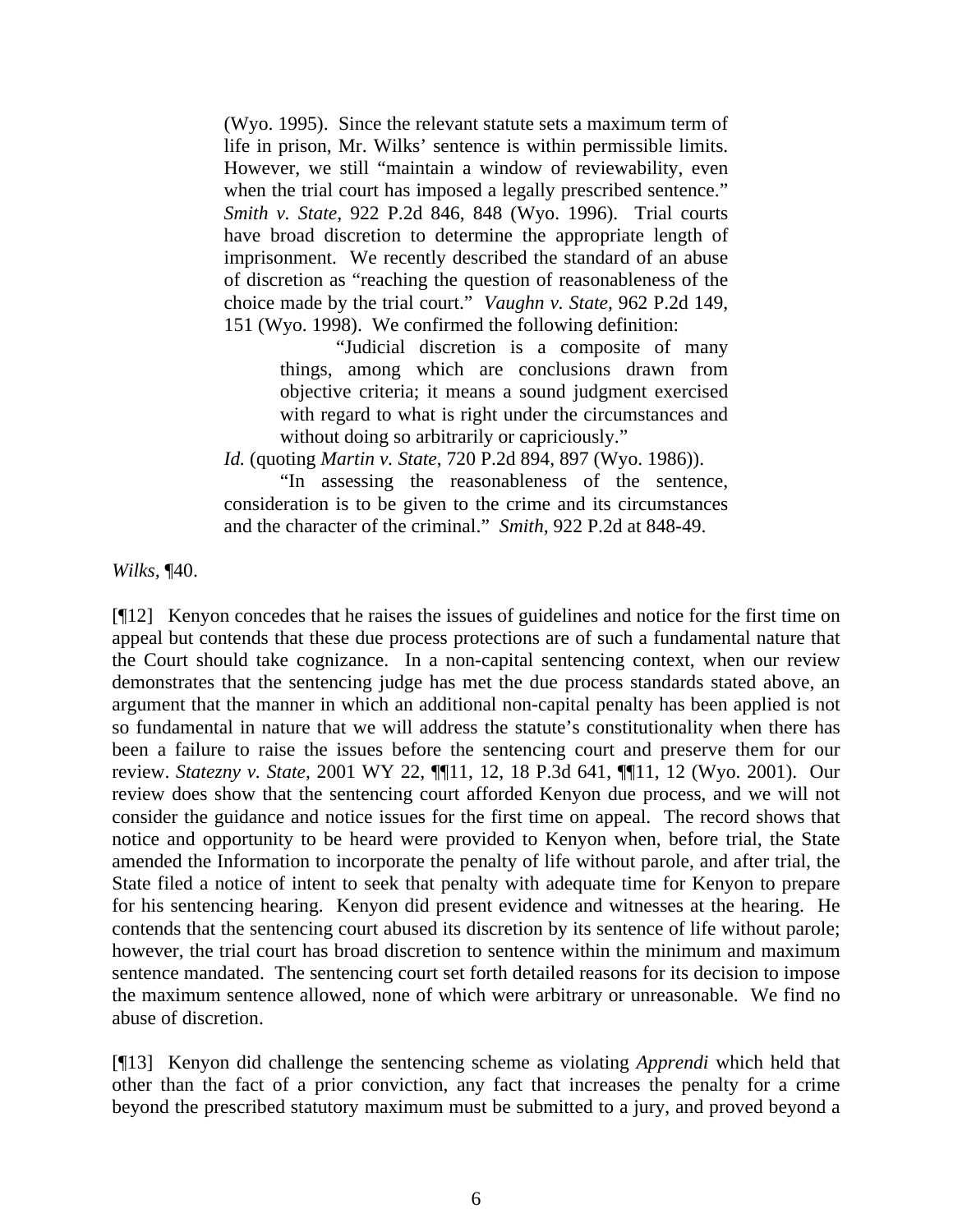reasonable doubt. *Spinner v. State,* 2003 WY 106, ¶29, 75 P.3d 1016, ¶29 (Wyo. 2003). Kenyon contends that the life-without-parole provision is a sentence enhancement within the reach of *Apprendi.* The statutory penalty of life without parole is one of three punishments for which no further factfinding is required once a jury has determined that the crime of first degree murder has been proved. Because the statute does not require the finding of additional facts independent of those proving the underlying offense, the constitutional concerns addressed in *Apprendi* are not implicated. The sentence of life without parole for the first degree murder conviction is affirmed.

### **Sufficiency of the Evidence**

### *1. Standard of Review*

[¶14] In reviewing Kenyon's sufficiency of the evidence claim, we utilize our usual standard:

> When reviewing a sufficiency of the evidence claim in a criminal case, we must determine whether a rational trier of fact could find the essential elements of the crime were proven beyond a reasonable doubt. We do not consider conflicting evidence presented by the unsuccessful party, and afford every favorable inference which may be reasonably and fairly drawn from the successful party's evidence. We have consistently held that it is the jury's responsibility to resolve conflicts in the evidence. We will not substitute our judgment for that of the jury, . . . our only duty is to determine whether a quorum of reasonable and rational individuals would, or even could, have come to the same result as the jury actually did.

*May v. State,* 2003 WY 14, ¶11, 62 P.3d 574, ¶11 (Wyo. 2003) (quoting *Williams v. State*, 986 P.2d 855, 857 (Wyo. 1999) (citations and quotation marks omitted)).

## *2. Evidence of Aggravated Burglary*

[¶15] Kenyon was convicted of aggravated burglary under § 6-3-301, which language has been set out earlier in this opinion. Kenyon argues the State was required to show he entered Ritter's apartment with the intent to commit both larceny and a felony because the Information included both statutory alternatives in charging the crime of aggravated burglary. In recent cases, we have established the rule that a "verdict must be set aside in cases where the verdict is supportable on one ground, but not on another, and it is impossible to tell which ground the jury selected." *Bush v. State,* 908 P.2d 963, 966 (Wyo. 1995) (internal quotation marks omitted).We have explained that "if a jury is instructed in the alternative, and if that jury returns a general verdict of guilty, then upon appellate review of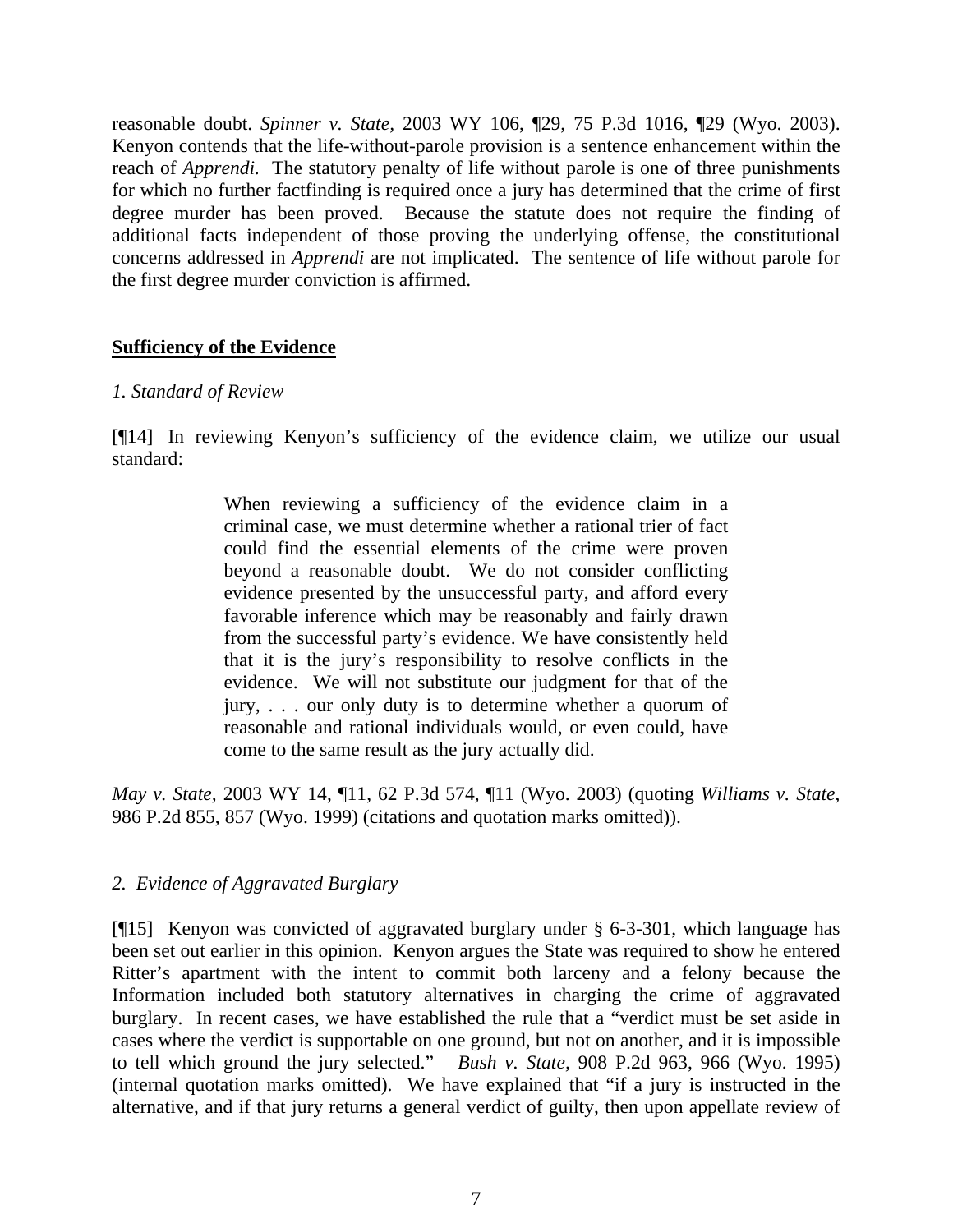the sufficiency of the evidence to support the conviction, the record must support each alternative beyond a reasonable doubt." *Tanner v. State,* 2002 WY 170, ¶15, 57 P.3d 1242, ¶15 (Wyo. 2002) (emphasis omitted).The Amended Information stated in relevant part:

> On or about May 4, 2001, in Park County, Wyoming, without authority, [Kenyon did] enter or remain in a building, occupied structure, or separately secured or occupied portion thereof, with intent to commit larceny or a felony therein, and in the course of committing the crime of burglary became armed with or used a deadly weapon and/or knowingly or recklessly inflicted bodily injury on anyone, namely: Justin Scott Ritter . . . .

[¶16] The State concedes that the Information does not accurately reflect the more limited theories upon which the State eventually elected to proceed at trial, and it did not amend the Information accordingly. The State contends, however, that *May* permits avoiding reversible error if proper jury instructions are provided that are limited to the theories for which the State has presented evidence. It contends that the instructions in this case did not include the theory that Kenyon entered Ritter's apartment with larcenous intent and the jury was therefore properly advised that the State was proceeding only on the theory that such entry was accompanied by intent to commit a felony and it did not have to prove larcenous intent beyond a reasonable doubt. Because Kenyon was notified that the State was not proceeding on the theory that the aggravated burglary involved the intent to commit larceny, Kenyon was fairly informed of the charge against him so that he could adequately defend himself.

[¶17] We look to the jury instructions to determine whether the State specified the crime on which it is relying. *May*,  $\P$ [27, 28. A thorough review of the jury instructions in this case convinces us that the jury was, in fact, instructed that Kenyon entered the apartment with the intent to commit first degree murder or aggravated assault. The relevant instructions stated:

## Instruction No. 27

The elements of the crime of Aggravated Burglary, as charged in this case, are

- 1. On or about May 4, 2001
- 2. In Park County, Wyoming
- 3. The Defendant, Harland Pierre Kenyon
- 4. Without authority
- 5. Entered or remained in a building, or occupied structure
- 6. With intent to commit therein the felony offense of first degree murder or aggravated assault, or both, and ....

Instruction No. 29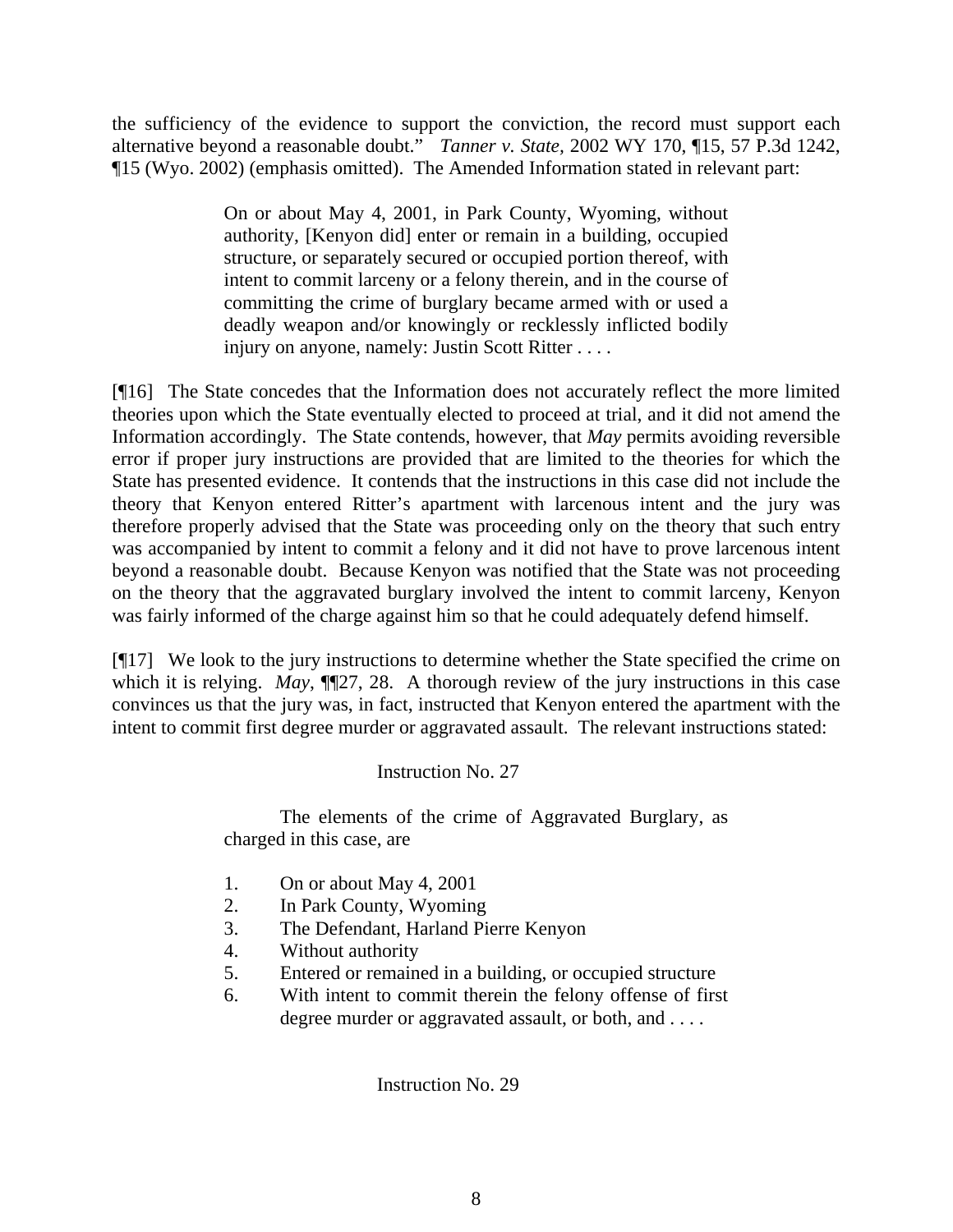Before you can find the Defendant is guilty of aggravated burglary you must find that the Defendant entered the Ritter apartment intending all of the elements in one or more of the following three (3) sets.

- 1. A person causes serious bodily injury
- 2. To another
- 3. Intentionally or knowingly
- 4. Under the circumstances manifesting extreme indifference to the value of human life;

#### OR

- 1. A person
- 2. Intentionally or knowing[ly]
- 3. Causes bodily injury
- 4. To another
- 5. With a deadly weapon.

#### OR

- 1. A person
- 2. Purposely; and
- 3. With premeditated malice
- 4. Killed a human being, namely: Justin Scott Ritter . . . .

#### Instruction No. 30

To be convicted of the offense of aggravated burglary, Mr. Kenyon must have formed the intent to commit first degree murder or aggravated assault or both prior to his entry into the Ritter apartment. It is not enough that he formed the intent required after he entered the apartment.

[¶18] The jury was provided with a general verdict, and it is unknown what specific alternative was selected. The State therefore had the burden of proving each alternative beyond a reasonable doubt, and we shall review the sufficiency of the evidence accordingly. Kenyon points out that it is unlikely the State met this burden because of the inconsistency created when the prosecutor argued to the jury that it did not have to find that Kenyon had the intent to commit first degree murder before he entered Ritter's apartment in order to find Kenyon guilty of first degree murder even though Instruction No. 30 stated otherwise. However, we agree with the State that immediately after the prosecutor argued the elements of first degree murder, he explained that Kenyon must have formed the intent to commit first degree murder before he entered the apartment to have committed aggravated burglary. Under these facts, we agree with the State that it had only to prove that Kenyon formed the intent to commit first degree murder before he entered the apartment and not while he remained there. Our review of the record shows that each of the alternative theories presented in the jury instructions was supported by sufficient evidence to sustain conviction.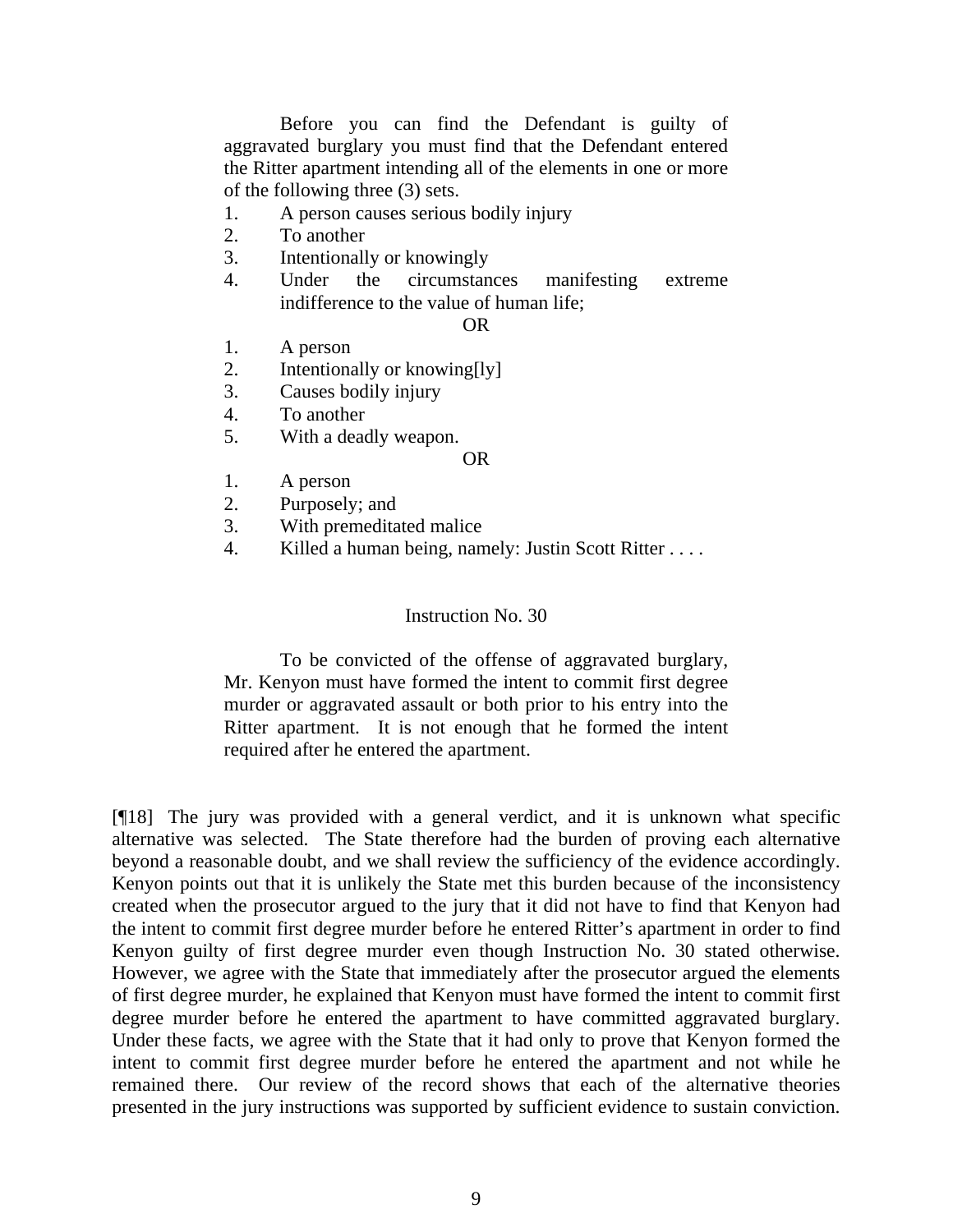Kenyon had called and threatened Ritter repeatedly in the two weeks preceding the shooting. He drove to Cody and parked on another street away from the apartment, made sure no one was in the apartment and then entered the apartment armed with a crowbar which he traded for the gun that he found. Kenyon may have had a key to Ritter's apartment, and because no sign of break-in was seen and Payne and Ritter noticed the door was unlocked, the jury could infer that Kenyon possessed the crowbar as a weapon, not an entry tool. Further, the jury could infer Kenyon's intent when he entered from Kenyon's subsequent actions. The jury was properly instructed, and the evidence supported the jury determination that Kenyon committed aggravated burglary when he entered the apartment with the intent to commit first degree murder or aggravated assault.

## **Admissibility of Evidence**

- *1. Standard of Review*
- [¶19] Evidentiary rulings are within the sound discretion of the trial court and include determinations of the adequacy of foundation and relevancy, competency, materiality, and remoteness of the evidence. This court will generally accede to the trial court's determination of the admissibility of evidence unless that court clearly abused its discretion.

We have described the standard of an abuse of discretion as reaching the question of the reasonableness of the trial court's choice. Judicial discretion is a composite of many things, among which are conclusions drawn from objective criteria; it means exercising sound judgment with regard to what is right under the circumstances and without doing so arbitrarily or capriciously. In the absence of an abuse of discretion, we will not disturb the trial court's determination. The burden is on the defendant to establish such abuse.

*Skinner v. State,* 2001 WY 102, ¶25, 33 P.3d 758, ¶25 (Wyo. 2001) (citations and quotation marks omitted).

[¶20] No objection was made at trial regarding the specific testimony challenged upon appeal, and we must apply our plain error standard of review. "Plain error exists when 1) the record is clear about the incident alleged as error; 2) there was a transgression of a clear and unequivocal rule of law; and 3) the party claiming the error was denied a substantial right which materially prejudiced him." *Mazurek v. State*, 10 P.3d 531, 535 (Wyo. 2000) (citing *Yetter v. State*, 987 P.2d 666, 668 (Wyo. 1999)).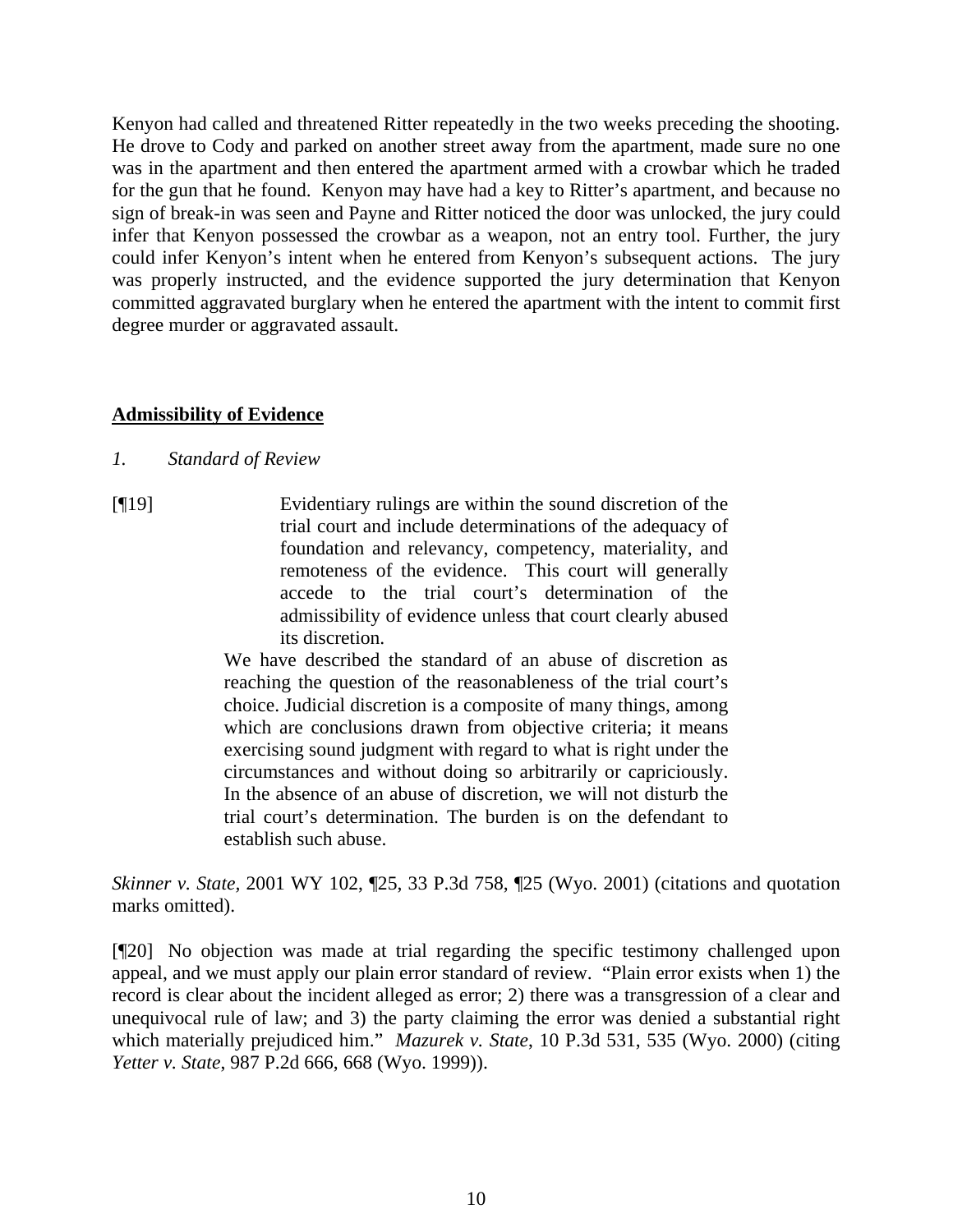### *2. Admissibility of Expert Testimony*

[¶21] During its case-in-chief, the State called Katherine Conover to testify as an expert witness concerning the "cycle of violence" that occurs between abusers and victims of domestic violence. Kenyon contends that Conover also improperly testified to improper character and profiling evidence in violation of W.R.E. 404 when she described the characteristics of batterers as well as victims of domestic violence. The State contends that Kenyon defended against the battery and kidnapping charges by claiming a mutually abusive relationship that caused him to act in self-defense against Kelley's battery; that Kelley could have left the apartment and was not kidnapped; and Kelley later returned to the apartment and resumed an intimate relationship with him. Conover testified as an expert to explain why victims of domestic abuse often return to the abusive relationship. Battered-womansyndrome testimony is admissible and helpful to the jury; however, it must not run afoul of W.R.E. 404(a) which provides in pertinent part:

> Evidence of a person's character or a trait of his character is not admissible for the purpose of proving that he acted in conformity therewith on a particular occasion.

When battered-woman-syndrome testimony is raised by the State in its case-in-chief and relates to a defendant, as it did in the instant case, the "testimony 'draws close to commenting directly on what likely happened' and 'looks like character evidence after all.'" *Ryan v. State,* 988 P.2d 46, 55 (Wyo. 1999) (quoting Christopher B. Mueller & Laird C. Kirkpatrick, 3 *Federal Evidence* § 351, at 637 (2d ed. 1994)). Evidence concerning a defendant's involvement demands close scrutiny under the character evidence rules. *Ryan*, at 55. "This is so even if reference to the defendant may only be inferred from the testimony." *Id.* 

[¶22] Our previous decisions found error in admitting this kind of expert testimony; however, the State asserts that *Ryan* and *Skinner* are distinguishable. In *Ryan*, this Court held the testimony pertaining to separation violence was inadmissible because the testimony "was introduced for the purpose of proving the defendant committed the act in contrast to his assertion that the victim committed suicide." *Skinner,* ¶28 (explaining *Ryan*, at 56). In *Skinner*, the defendant was charged with aggravated assault with a deadly weapon. The expert in *Skinner* explored "the general characteristics and conduct of batterers, with particular focus on the tendency for violence to escalate over time." *Skinner*, ¶¶28-29. Because Skinner did not dispute that a simple assault occurred, the escalation evidence tended to imply that his history proved he had threatened her with a knife and committed aggravated assault. *Skinner* ruled that evidence inadmissible.

[¶23] In this case, Conover's testimony was an explanation for Kelley's irrational behavior in answer to Kenyon's specific defenses that her behavior proved he had not battered or kidnapped her. An explanation of the victim's conduct is admissible, and to the extent that it describes characteristics of those in the relationship, those references are an integral part of admissible framework evidence and not character evidence. *Ryan,* 988 P.2d at 54-55; *see*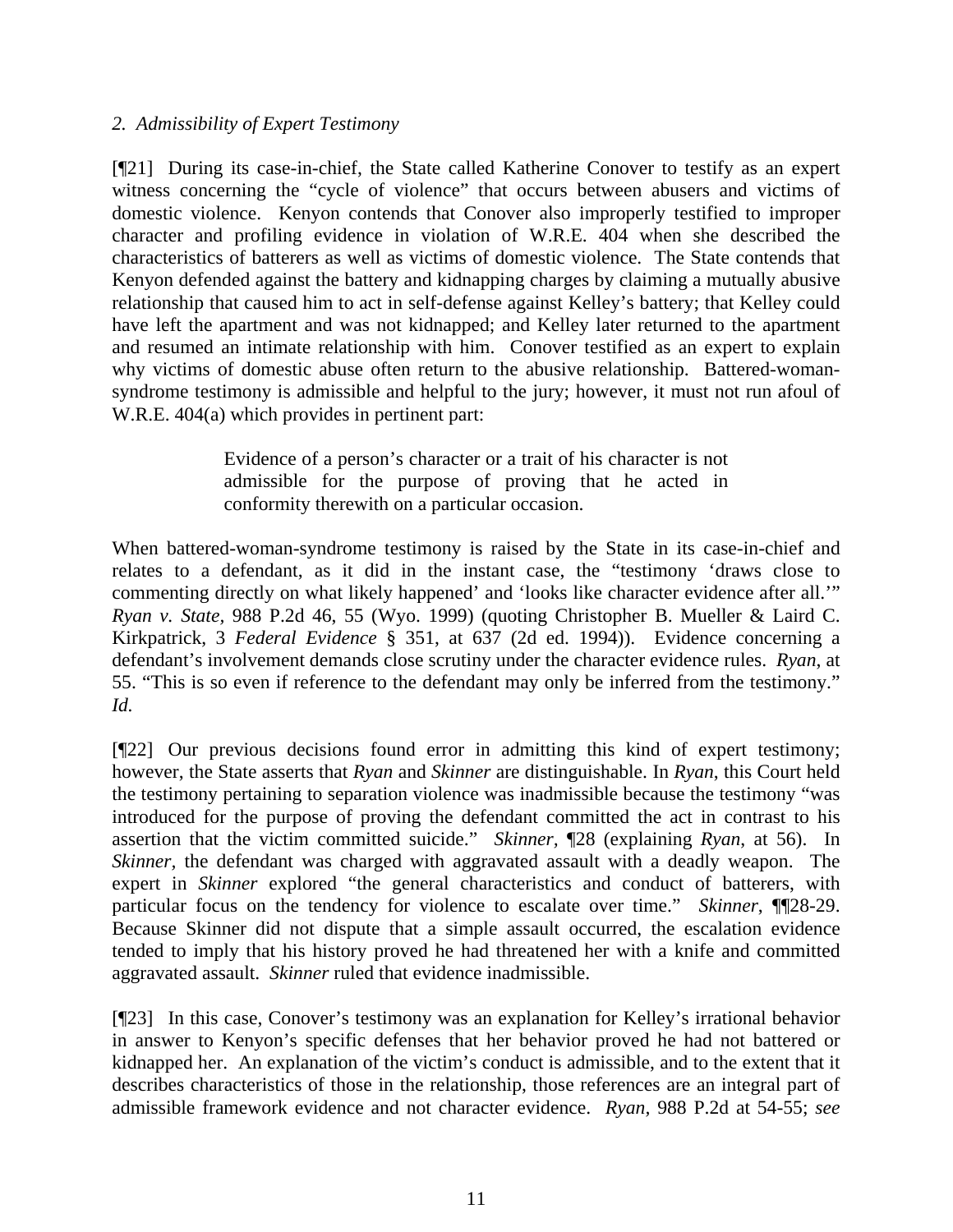*also Ryan,* 988 P.2d at 64-65 (Golden, J., dissenting and concurring). We find no error in admission of this testimony.

## *3. Admissibility of Evidence Under W.R.E. 404(b) and 403*

[¶24] Kenyon argues that the jury did not find the shooting to be accidental because it heard improper uncharged misconduct evidence from Kelley, Kenyon's former wife, and Kenyon's friend, Brian Inman, that was extremely prejudicial and inflammatory. He concedes that procedurally, the trial court and the attorneys scrupulously complied with the mandates of this Court for admission or objection to W.R.E. 404(b) evidence; however, he claims that substantively the trial court erred in its admission under both W.R.E. 404(b) and W.R.E. 403. The evidence objected to by Kenyon was admitted following a proper hearing applying the factors of *Vigil v. State,* 926 P.2d 351, 354-55 (Wyo. 1996). Although Kenyon mentions Inman, he limits his argument to the many instances of abuse testified to by Kelley and his former wife. Kenyon disagrees that any of this evidence was needed to prove a disputed factor such as intent; however, Kenyon denied that he intentionally shot Ritter and denied that he had battered or kidnapped Kelley. The abuse evidence showed the course of conduct between Kenyon and both victims was relevant to rebut Kenyon's defenses to the charge and to tell the jury the entire sequence of events that led to the kidnapping and murder. We find no abuse of discretion in admitting the evidence.

## **Prosecutorial Misconduct**

## *1. Standard of Review*

[¶25] *Dysthe v. State,* 2003 WY 20, ¶¶22, 23, 63 P.3d 875, ¶¶22-23 (Wyo. 2003), sets forth our standard of review for this issue:

Allegations of prosecutorial misconduct are reviewed

"by reference to the entire record and hinge on whether a defendant's case has been so prejudiced as to constitute denial of a fair trial. Similarly, the propriety of any comment within a closing argument is measured in the context of the entire argument.... [R]eversal is not warranted unless a reasonable probability exists, absent the error, that the appellant may have enjoyed a more favorable verdict."

*Mazurek v. State*, 10 P.3d 531, 542 (Wyo. 2000) (quoting *English v. State*, 982 P.2d 139, 143 (Wyo. 1999)). The burden of proof is assigned to the defendant. *Tennant v. State*, 786 P.2d 339, 346 (Wyo. 1990).

Because no objection to the prosecutor's closing argument was made at trial, we review the claim under our plain